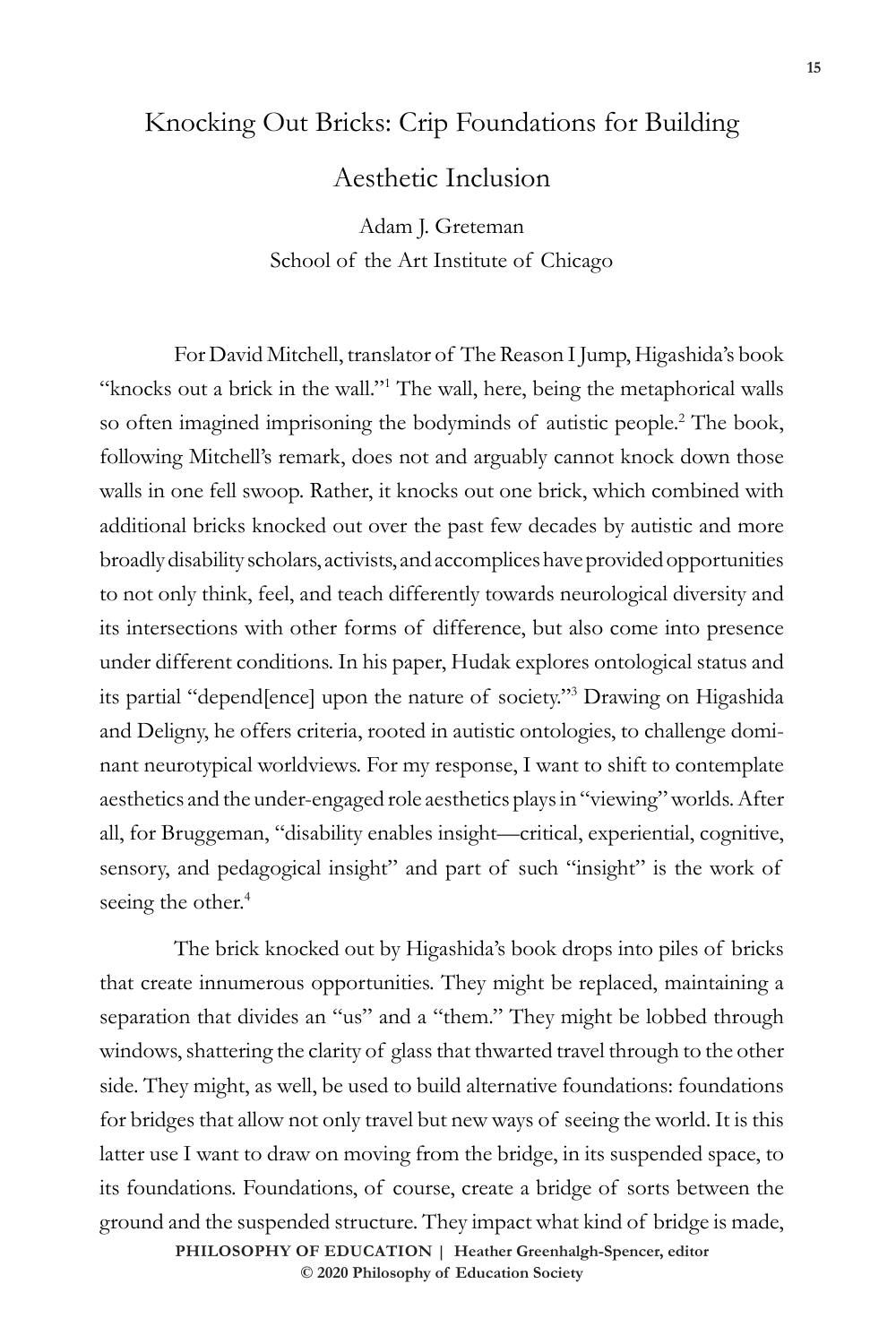## **16 Knocking Out Bricks**

including what it looks like and what one looks at from it. Yet, foundations are often covered up or covered over and taken for granted in ways similar to the work of aesthetics in our everyday lives. In contemplating ontological inclusion, particularly around bodyminds, there is a need to explore the work of aesthetics in how we respond to encountering others in their physical presence. Prior to ontological inclusion I want to suggest that there is a need to unpack an aesthetics of inclusion that addresses the ways judgments are made around "marked" individuals.

Within disability rights activism and legal frameworks around disability, questions of inclusion through integration have been central. Building on the logics presented in Brown v. Board of Education, disability rights advocates have succeeded in expanding access to, in particular, schools. Central to such success has been a reliance on contact theory, or the idea that contact with others who are different from oneself will assist in reducing prejudice and discrimination. Scholarship has shown minor success with such an idea, particularly around the expansion of rights for gay and lesbian people. And while Jasmine Harris points out "indisputably, contact between people with and without disabilities has increased," she continues, "increased contact alone has proven insufficient… to shift societal norms of disability."5 There is, in Harris's view, a need to uncover the aesthetic difficulties in meeting others at the individual level. How do we address the ways we view others and the visible markers that impact how we judge what we see, particularly as we encounter bodyminds that hold up social norms as the constitutive outside of such norms?

Higashida, as Hudak notes, is attentive to the need to educate neurotypicals to be understanding when they come into contact with neuro-atypicals. Yet, neither Higashida nor Hudak take up the aesthetic and affective responses that are triggered upon such contact. "Contact triggers aesthetic-affective responses to disability," as Harris argues, "that make it hard for non-disabled people—unaccustomed to the broad spectrum of capabilities of people with disabilities—to overcome deeply rooted and seemingly intuitive aesthetic judgments."6 Understanding is implicated in aesthetics and our visceral reactions to what we encounter, reactions rooted in our social and evolutionary histories.<sup>7</sup>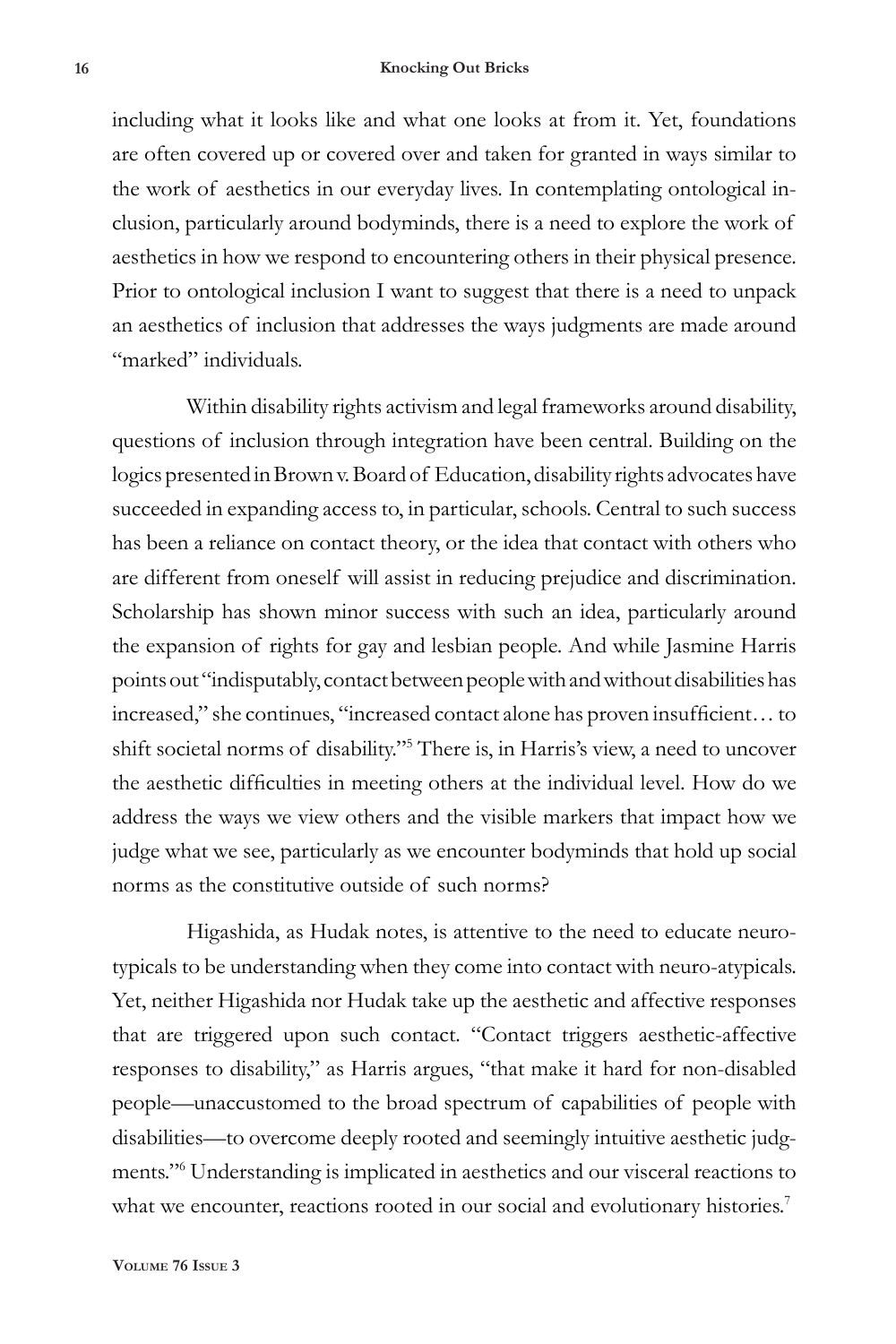The brick that is knocked out by Higashida's pedagogical The Reason I Jump is one brick among the many that are needed to help build a foundation for a "bridge" that assists in, as bridges are wont to do, overcoming or passing over obstacles, including aesthetic ones. A history of bridges can illustrate the different ways in which foundations have been, are, and could be built attending to different needs. It matters, so to speak, what matter is used to build foundations that establish aesthetic objects and our judgment. Moving from literal bridges to metaphorical ones, we might remember, as Donna Haraway argued:

> It matters what matters we use to think other matters with; it matters what stories we tell other stories with; it matters what knots knot knots, what thoughts think thoughts, what ties tie ties. It matters what stories make worlds, what worlds make stories.<sup>8</sup>

The bricks knocked out and reused matter in how they are refigured in building different foundations to look out from. Within the narratives of autism, we are starting to see, as Hudak points out, different narrative conditions being narrated and expanding ontological possibilities of "being human." Bricks are being rearranged upon falling out of the wall. Embedded in such work are different foundations for an aesthetics of inclusion that attends to the visible behavioral and sensory markers that often present challenges when people meet. The rise of autistic autobiographies that began to emerge in the 1990s into the 2000s have contributed to helping us see such markers anew. Or, as Rachael Groner argued, such autistic autobiographies are "starting to write autism into existence as queer, disallowing a discourse in which autism is solely defined as a medical and neurological disorder."9 These autistic autobiographies, including Higashida's, knock out more bricks to be reformed, reformulated, and chipped away at, to build alternative aesthetic foundations for encountering others, and in time to build ways of not only being crip, but also expanding notions of integration.

Newly knocked out bricks and the foundations they could build are less inclined to hold up and hold out for joining "human," as so narrowly envisioned. Rather, they call into question the world as it has come to frame human, not solely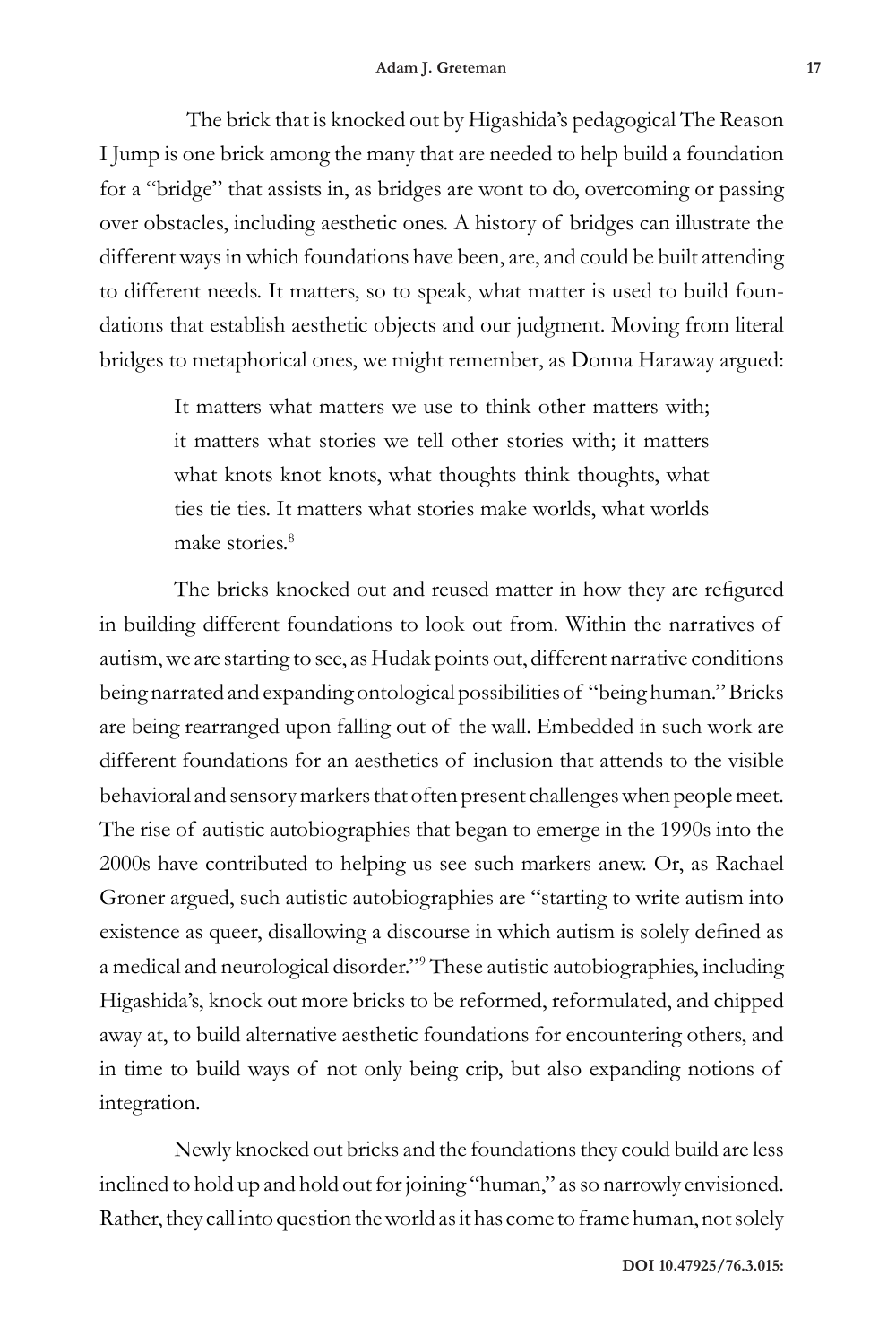## **18 Knocking Out Bricks**

around neurological difference, but the ways in which neurological difference intersects with other forms of difference to create aesthetic forms that bodyminds can take. There is a certain perverting of human going on, as the project disrupts the reproduction of normative worlds and the relations between humans to gesture toward new modes of aesthetic inclusion. Such aesthetic responses require alliance building that disputes the binary categorizations of autistic and non-autistic to recognize interrelations and the complexities of encountering difference. Ontological presence is impacted by the aesthetic matters that we use to frame becoming and being human. Diversity and divergence rule the day, but this is not to make a universalizing claim that we are all "just human," since our bodyminds are always already marked by visible and behavioral characteristics. "Claiming that everyone is disabled in some way perversely decenters disability," argue Ho, Kerschbaum, Sanchez, and Yergeau; "We need not address disabled people if everyone and no one is simultaneously disabled."10 Rather, we build new worlds together through diverse modes of relationality that are themselves expanded, perhaps transformed, by the autos—that ability to be with oneself in the presence of others without defensiveness, as Hudak puts it. Central, and unaddressed however, is the embodied experience of being in the presence of others. Ontological inclusion relies on altering aesthetic judgments and how, in the presence of others, we judge the others visible and behavioral markers to see the other in new ways. Higashida, in a 2017 interview, gets at this a bit. When asked, "What do neurotypical people agonize over too much?" he responded:

> Human relations. Not wanting to be left out of the group, or wanting to be better than others—this kind of mentality makes relations between people way more fraught than necessary. Sometimes I wonder if the human intellect can nudge us backward.<sup>11</sup>

And backwards we might need to go, back to the matters we use to build foundations to distribute the weight differently such that people can meet and in meeting see others and become together.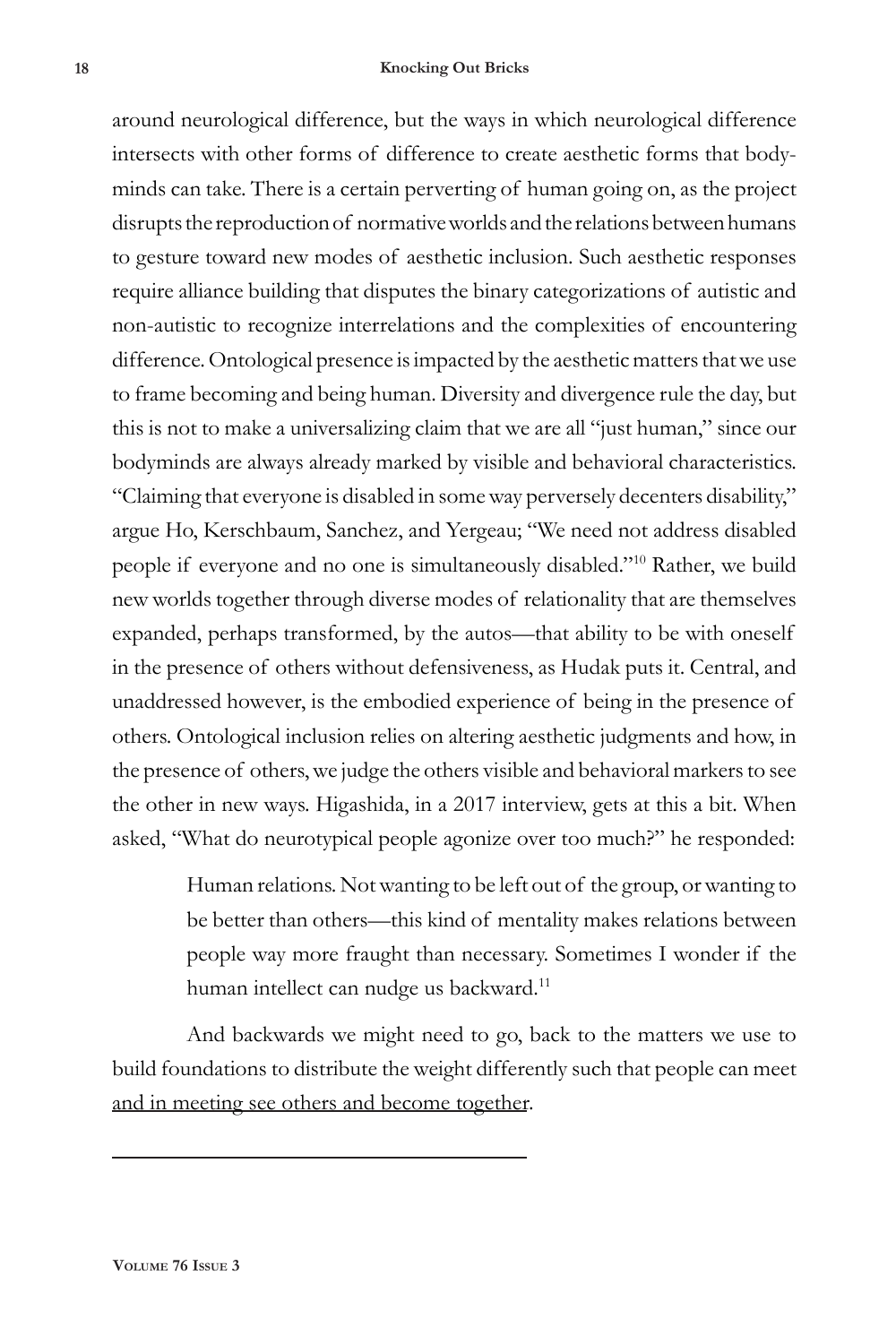1 Naoki Higashida, The Reason I Jump: The Inner Voice of a Thirteen-Year-Old Boy with Autism (New York, NY: Random House, 2013), xvii.

2 Margaret Price, "The Bodymind Problem and the Possibilities of Pain," Hypatia 30, no. 1 (2015): 268-284.

3 Glenn Hudak, "On the Allure of Bridges vs. Diving for Pearls: A Phenomenological Inquiry into Autism and Ontological Inclusion," Philosophy of Education 76, no. 2 (2020).

4 Brenda Bruggeman, "An Enabling Pedagogy: Meditations on Writing and Disability," JAC 21, no. 4 (2001): 795.

5 Jasmine E. Harris, "The Aesthetics of Disability," Columbia Law Review 119, no. 4 (2019): 899.

6 Harris, "Aesthetics of Disability," 931.

7 Justin Park, Jason Faulkner, and Mark Schaller, "Evolved Disease-Avoidance Processes and Contemporary Anti-Social Behavior: Prejudicial Attitudes and Avoidance of People with Physical Disabilities," Journal of Nonverbal Behavior 27, no. 2 (2003): 65-87.

8 Donna Haraway, Staying with the Trouble: Making Kin in the Chthulucene (Durham, NC: Duke University Press, 2016), 12.

9 Rachael Groner, "Sex as Spock: Autism, Sexuality, and Autobiographical Narrative" in Sex and Disability, eds. Robert McRuer and Anna Mollow (Durham, NC: Duke University Press, 2012), 270.

10 Ai Binh T. Ho, Stephanie L. Kerschbaum, Rebecca Sanchez, and Melanie Yergeau, "Cripping Neutrality: Student Resistance, Pedagogical Audiences, and Teacher Accommodations," Pedagogy 20, no. 1 (2020): 133.

11 Nate Hopper, "My Autism Allows me to see the World in a Different Way," Time